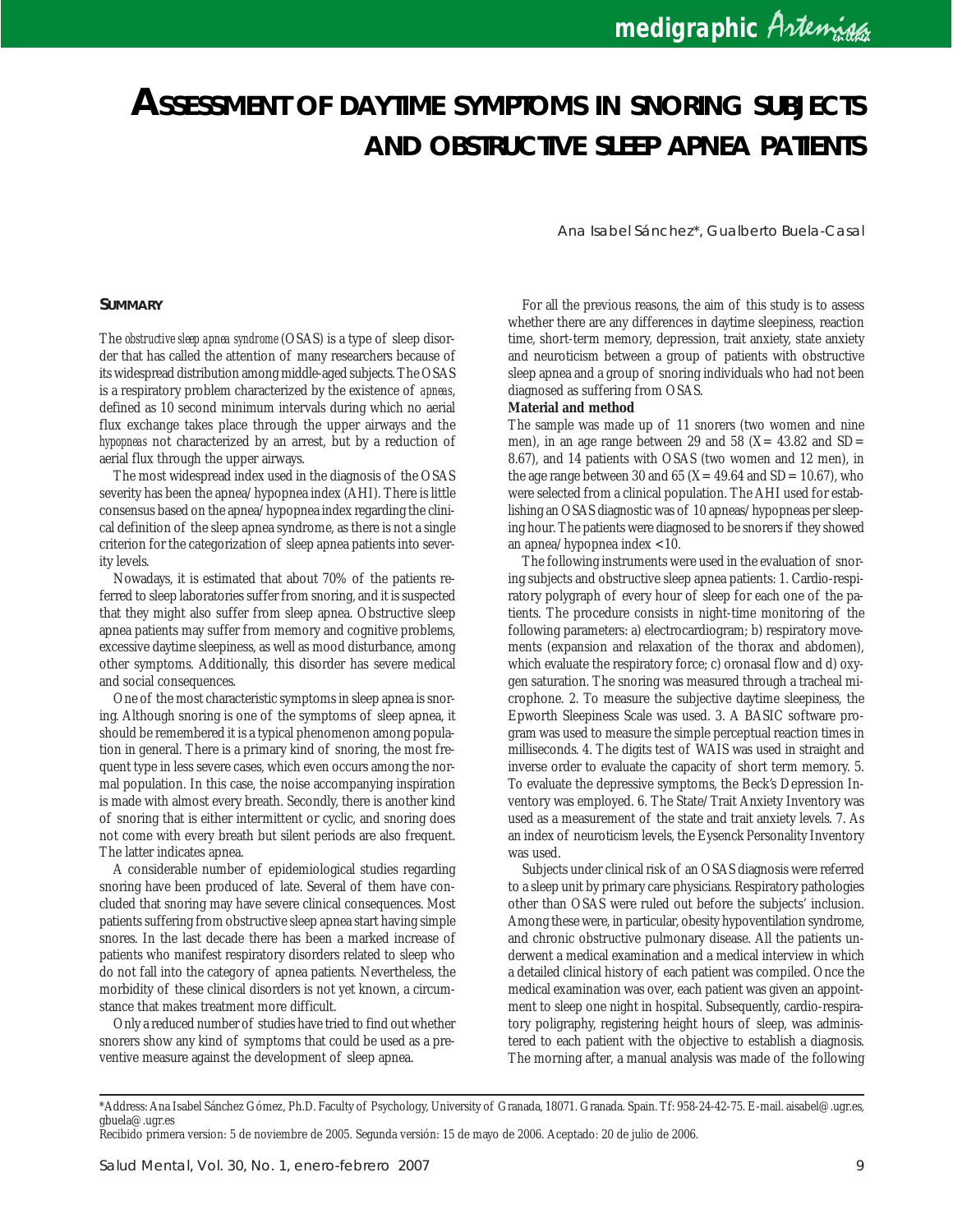parameters which indicate the presence or absence of the disturbance and its severity: total number of nocturnal obstructive apneas, total number of hypopneas, value of saturation during the night, mean and minimum levels of  $a_2\%$  and apnea/hypopnea index.

Afterwards, the sleep apnea diagnosis was established for those patients who showed an apnea/hypopnea index higher than 10. Snoring subjects with a lesser apnea/hypopnea index than 10 did not fit into the pathology of sleep apnea. Obstructive apneas were defined as the arrest of air flux during sleep along with the occurrence of respiratory movements lasting more than 10 seconds. Hypopnea was defined as an episode during which the partial obstruction of the upper airways produced a significant reduction of the air flux.

The following morning, the psychological variables were evaluated (daytime sleepiness, short-term memory, reaction time, depression, neuroticism, state and trait anxiety). This process was carried out in the same place and under the same conditions for every subject. The tests were completed between 8:30 and 11:30 in the morning. Additionally, an exclusion criterion was established as the suffering from any psychiatric illness past or present in any way that could influence the psychological functioning of the patient.

As a method of analysis of the results, a non-parametric analysis technique was used: the U Mann-Whitney test. All statistical analyses were made with the statistics package SPSS, 8.0, Spanish version.

#### **Results**

Results from this study show that there are statistically significant differences between daytime sleepiness  $(p<0.05)$  and depressive symptoms  $(p<0.01)$  between both groups of subjects, whereas no statistically significant differences were found in terms of short term memory, reaction time, state anxiety levels, trait anxiety and neuroticism.

#### **Conclusions**

The analysis of the results obtained reveals that the levels of daytime sleepiness are much higher in patients with OSAS than those in the snoring group. Some studies note that the fragmentation of sleep is responsible for excessive sleepiness during the day. Nevertheless, in this study we observed greater levels of obesity in patients with OSAS than in snoring patients, which could also explain the greater levels of sleepiness. In relation to the depression variable, the average scores show that depression levels are higher in apnea patients than in the snoring group. One of the possible explanations of this result is that the majority of apnea patients, due to the severity of the pathology, consequently present higher deficits in their daily social functioning, etc. Probably, the conditions previously described tend to influence an increase of depression levels.

**Key words**: Apnea, snoring, emotional state, sleepiness, memory, reaction time, neuroticism.

### **RESUMEN**

El síndrome de apnea obstructiva del sueño (SAOS) es un trastorno de la respiración que se produce durante el sueño, caracterizado por episodios repetidos de apnea (cese total del flujo aéreo) o hipopnea (cese parcial) con una duración mínima de 10 segundos.

La sintomatología asociada al trastorno es muy variada. La mayoría de los pacientes se queja de problemas cognitivos, dificultades de concentración, excesiva somnolencia diurna, despertares frecuentes y aumento de la actividad motora durante el sueño, así como de cambios en el estado de humor y en el carácter. De todos los síntomas observados en el trastorno, el ronquido es el rasgo más universal de la apnea del sueño y una de las causas más comunes de referencia para la evaluación del trastorno. Hoy en día se estima que aproximadamente 70% de los pacientes que acude a los laboratorios de sueño padece ronquido, siendo en este grupo además bastante alta la sospecha de un posible diagnóstico de SAOS.

Algunos estudios han centrado su interés en evaluar si las personas que manifiestan ronquido crónico muestran algún tipo de sintomatología que pueda utilizarse como medida preventiva para el posterior desarrollo de la apnea del sueño. Aunque los resultados de estos estudios no son muy concluyentes, lo que sí parece confirmarse es que en muchos casos el ronquido puede llegar a producir consecuencias clínicas importantes. Por ello, y con base en la bibliografía revisada, el objetivo de la presente investigación es evaluar si hay o no diferencias en somnolencia diurna, tiempo de reacción, memoria a corto plazo, depresión, ansiedad estadorasgo y neuroticismo entre un grupo de pacientes con SAOS y un grupo de pacientes roncadores crónicos.

#### **Material y método**

Se utilizó una muestra compuesta por 11 roncadores crónicos (tres mujeres y ocho hombres), con un rango de edad que oscilaba entre los 29 y 58 años (X=43,82 y DT=8,67), y 14 pacientes con SAOS (dos mujeres y 12 hombres), cuyo rango de edad se encontraba entre los 30 y 65 años (X= 49,64 y DT=10,67). Todos los sujetos fueron seleccionados en un centro hospitalario. Como puede observarse, en los datos se ponen de manifiesto las diferencias en cuanto a la distribución por sexos del trastorno, informadas en la bibliografía revisada.

La poligrafía cardiorrespiratoria fue la técnica utilizada para establecer el diagnóstico de SAOS. El procedimiento incluye un registro del electrocardiograma, movimientos torácicos y abdominales, flujo aéreo a través de nariz y boca, y nivel de saturación de oxígeno en la sangre. El ronquido se midió mediante un micrófono traqueal. Como medida de la somnolencia diurna, se utilizó la Escala de Somnolencia de Epworth. Se utilizó un programa en leguaje BASIC para evaluar el tiempo de reacción perceptivo motor simple. Para evaluar la sintomatología depresiva, se utilizó la adaptación al castellano del Inventario de Depresión de Beck (BDI). El Cuestionario de Ansiedad Estado/Rasgo (STAI) fue utilizado para evaluar los dos niveles de ansiedad. Las puntuaciones en neuroticismo se obtuvieron por medio del Inventario de Personalidad de Eysenck. La prueba de dígitos del WAIS en orden directo e inverso se utilizó para evaluar la memoria a corto plazo.

Todos los pacientes con SAOS seleccionados tenían un índice de apneas-hipopneas mayor a 10 (IAH>10), en tanto que los sujetos roncadores crónicos, que no entraban dentro de esta patología del sueño, tenían un IAH<10. Los sujetos eran remitidos por el médico de cabecera al centro hospitalario por sospecha clínica de SAOS, aunque también era necesario descartar otras patologías respiratorias, como síndrome de hipoventilación-obesidad o enfermedad pulmonar obstructiva crónica (EPOC).

A todos los pacientes se les realizaron una exploración y una entrevista medica para recabar todos los datos útiles para establecer el diagnóstico. Concluida la exploración, se citaba al paciente para dormir esa noche en la unidad de sueño, donde se realizaba la poligrafía cardiorrespiratoria de todas las horas de sueño. Así se obtenía, para cada uno de los pacientes, la siguiente información: a) número total de apneas obstructivas, duración mínima y máxi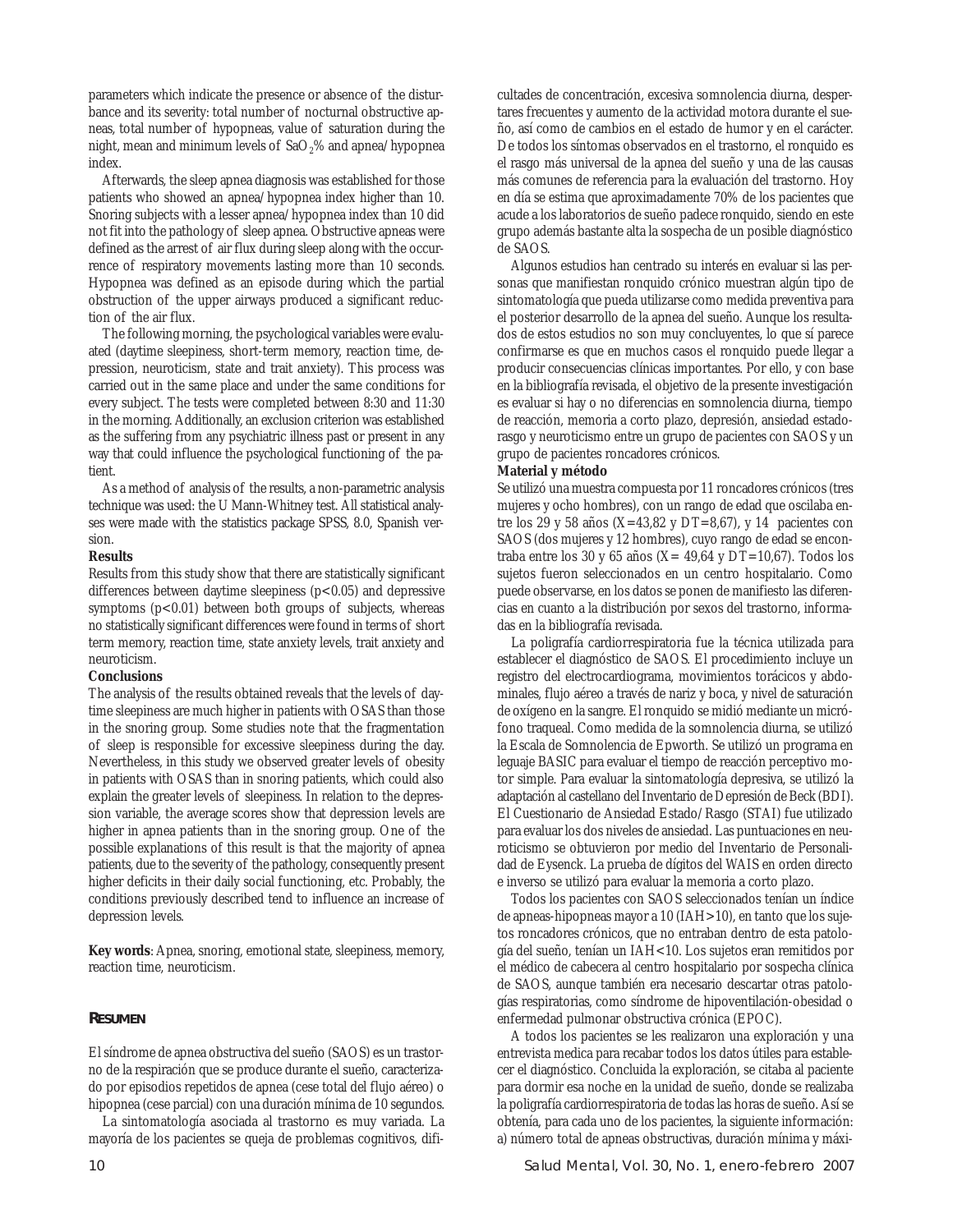ma e índice de apneas; b) número total de hipopneas, duración mínima y máxima e índice de hipopneas; c) número de desaturaciones a lo largo de la noche y la caída media; d) nivel medio y mínimo de SAO<sub>2</sub>%, y e) índice de apneas-hipopneas.

Finalizada la noche de sueño, se analizaban los resultados obtenidos en la poligrafía respiratoria para decidir si el paciente presentaba o no apnea de sueño. Una vez realizado el diagnóstico, se procedía a la evaluación psicológica de cada uno de ellos. Todas las pruebas psicológicas se realizaron en el mismo lugar y en las mismas condiciones para cada uno de los sujetos. Las pruebas se aplicaron de forma individual.

### **Resultados**

Como técnica para el análisis de los resultados, se utilizó una técnica no paramétrica; concretamente la prueba U de Mann-Whitney. Los resultados de este estudio indican que existen diferencias estadísticamente significativas en somnolencia diurna (p<0,05) y en sintomatología depresiva (p<0,01) entre ambos grupos de sujetos. Por otra parte, no se observaron diferencias entre ambos grupos en el resto de variables evaluadas.

## **Conclusiones**

Los resultados obtenidos en el estudio muestran que los pacientes con SAOS presentan mayores niveles de somnolencia diurna así como puntuaciones más elevadas en depresión en comparación con el grupo de roncadores crónicos. En el resto de variables evaluadas las diferencias entre ambos grupos de sujetos no fueron estadísticamente significativas.

**Palabras clave**: Apnea, ronquido, estado emocional, somnolencia, memoria, tiempo de reacción, neuroticismo.

## **INTRODUCTION**

Obstructive sleep apnea syndrome (OSAS) is a respiratory problem characterized by a recurrent obstruction of the upper airway during sleep. Although various definitions have been given of sleep apnea, it is a disorder characterized by the existence of two breathing episodes that occur during night-time resting hours. First, the existence of apneas, defined as 10 second minimum intervals during which no aerial flux exchange takes place through the upper airways; and second, there are hypopneas not characterized by an arrest, but by a reduction of aerial flux through the upper airways (9).

In recent years, there has been a growing interest in this sleep pathology due to its incidence among the middle-aged population and the significant medical and social consequences it entails. Nowadays, it is estimated that about 70% of the patients referred to sleep laboratories suffer from snoring; and it is suspected that they might also suffer from sleep apnea (24).

Obstructive sleep apnea patients may suffer from memory and cognitive problems (20, 22) and excessive daytime sleepiness (30, 31, 32), as well as from mood disturbance (2), among other symptoms.

One of the most characteristic symptoms in sleep apnea is snoring (4). Although snoring is a symptom of sleep apnea, it should be remembered that it is a typical phenomenon among population in general. There is a primary kind of snoring, the most frequent type in less severe cases, which even occurs among the normal population. In this case, the noise accompanying inspiration is made with almost every breath. There is another kind of snoring that is either intermittent or cyclic, and snoring does not come with every breath but silent periods are also frequent. The latter indicates apnea (19).

A considerable number of epidemiological studies regarding snoring have been produced of late. Several of them have concluded that snoring may have severe clinical consequences (24). Most patients suffering from OSAS show simple snores. In the last decade there has been a marked increase of patients who manifest respiratory disorders related to sleep who do not fall into the category of apnea patients. Nevertheless, the morbidity of these clinical disorders is not yet known, a circumstance that makes treatment more difficult (18).

Only a reduced number of studies have tried to find out whether snorers show any kind of symptoms that could be used as a preventive measure against the development of sleep apnea. One of these assessed the symptomatology of a group of apnea patients compared to that of a group of simple snorers, reaching the conclusion that it was very difficult to differentiate between these two disorders by taking symptoms as the only reference. Simple snorers and apnea patients show some deterioration both in their social and professional life, which in turn increases their anxiety levels (15). Sforza et al. (33) used the Hospital Anxiety and Depression Scale with no significant difference between snorers and OSAS patients.

On the other hand, some difference have also been found between snoring and the presence of post-traumatic anxiety dreams, something that is totally independent from the use of sedatives or antidepressant drugs, or from alcohol, tobacco or coffee consumption. Besides, the incidence of anxiety dreams seems higher in snorers who do show respiratory pauses (13).

Based on the revised studies, it is not clear which symptoms are present in snoring patients without OSAS, a very important aspect to face in preventing posterior apnea. We do not forget that in the clinic it has been observed that a very high percentage of snoring patients chronically return to the sleep unit years later with a diagnosis of apnea. For all the previous reasons, the aim of this study is to assess whether there are any differences in daytime sleepiness, reaction time, short-term memory, depression, trait anxiety, state anxiety and personality between a group of patients with obstructive sleep apnea and another of snoring individuals who had not been diagnosed as suffering from OSAS.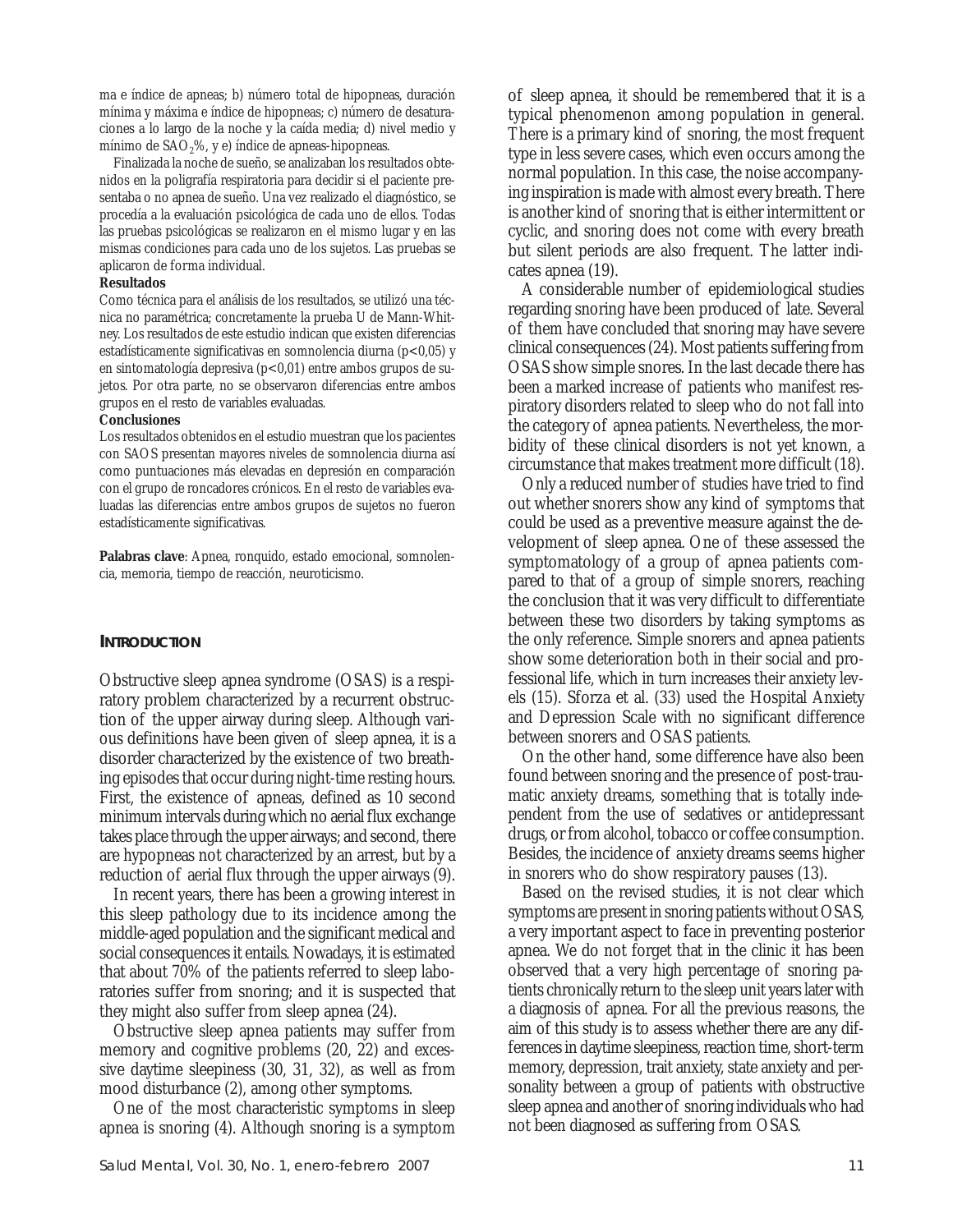# **METHOD**

# **Subjects**

The sample was made up of 11 snorers (two women and nine men), in an age range between 29 and 58 ( $X=$ 43.82 and SD= 8.67), and 14 patients with OSAS (two women and 12 men), in the age range between 30 and 65 (X = 49.64 and SD = 10.67), all of whom were selected from a clinical population. As it can be appreciated, the facts clearly show the differences regarding the distribution between the sexes already reported in the literature. The sample was selected from a hospital center.

The apnea/hypopnea index (AHI) used for establishing an OSAS diagnostic was of 10 apneas/ hypopneas per sleeping hour (8, 10, 12). The patients were diagnosed to be snorers if they showed an apnea/hypopnea index <10.

# **Instruments**

All tests used in the evaluation of snoring subjects and obstructive sleep apnea patients were carried out in a sleep laboratory. The following instruments were used:

- Cardio-respiratory polygraph of every hour of sleep for each one of the patients (MODELS SEFAM U-280). The polysomnograph is the most recommended method of evaluation. However, due to the high frequency of the disorder and the high cost of this diagnostic procedure, new alternatives just as effective in diagnosing the disorder have been suggested (1, 10); among these is the cardio-respiratory polygraph (12, 35). It is also important to point out that the advantage of using these new simplified techniques is not only reflected in the diagnosis, but also in making it possible for the disorder to be treated in a greater number of patients. The cardio-respiratory polygraph consists in the night-time monitoring of the following parameters: a) electrocardiogram; b) respiratory movements (expansion and relaxation of the thorax and abdomen), which evaluate the respiratory force; c) oronasal flow, and d) oxygen saturation (12). The snoring was measured through a tracheal microphone. Candela et al. (6) reported that the cardio-respiratory polygraph showed a good agreement with polysomnography for the measurement of respiratory events and provided a high diagnostic yield.
- For the measurement of subjective daytime sleepiness, the Epworth Sleepiness Scale (ESS) was used (16). The ESS is a validated eight-question survey asking the perceived likelihood of falling asleep in various situations (sitting and reading, watching TV, etc.).
- Reaction Time Task (3). The task consisted of pushing a key as fast as possible following the appearance of a white letter A on a black background in the center of the computer monitor. The stimulus was pre-

sented 50 times in each test in an aleatory form with a time interval that oscillated between 0,5 and 3 milliseconds. The program also detected and eliminated any anticipated responses (those produced before the presentation of the stimulus until 130 ms after the stimulus appearance). Eliminated trials were repeated later in the stimulus sequence.

- The WAIS digits test was used in straight and inverse order to evaluate the capacity of short-term memory (37, 38).
- To evaluate depressive symptoms, the Beck's Depression Inventory (7) was employed.
- The State/Trait Anxiety Inventory was used as a measurement of the state and trait anxiety levels (34).
- As an index of neuroticism levels, the Eysenck Personality Inventory was used (11).

# **PROCEDURE**

Subjects under clinical risk of an OSAS diagnosis were referred to a sleep unit by primary care physicians. Respiratory pathologies other than OSAS were ruled out before the subjects' inclusion; in particular, obesity hypoventilation syndrome, and chronic obstructive pulmonary disease. All the patients underwent a medical examination and a medical interview in which a detailed clinical history of each one was compiled. The clinical history recorded information concerning the patient's symptomatology, family and personal backgrounds, use of alcohol and tobacco, time when symptoms such as snoring and sleepiness began to appear, and information related to other associated disorders.

Once the medical examination was over, every patient was given an appointment to sleep one night in hospital. Subsequently cardio-respiratory poligraphy, registering eight hours of sleep, was administered to each patient to establish a diagnosis. The morning after, a manual analysis was made of the following parameters which indicate the presence or absence of the disturbance and its severity: total number of nocturnal obstructive apneas, total number of hypopneas, value of saturation during the night, mean and minimum levels of  $aO_2\%$  and apnea/hypopnea index.

Afterwards, the sleep apnea diagnosis was established for those patients who showed an apnea/hypopnea index higher than 10. Snoring subjects with a lesser apnea/hypopnea index than 10 did not fit into the pathology of sleep apnea. Obstructive apneas were defined as the arrest of air flux during sleep along with the occurrence of respiratory movements lasting more than 10 seconds. Hypopnea was defined as an episode during which the partial obstruction of the upper airways produced a significant reduction of the air flux.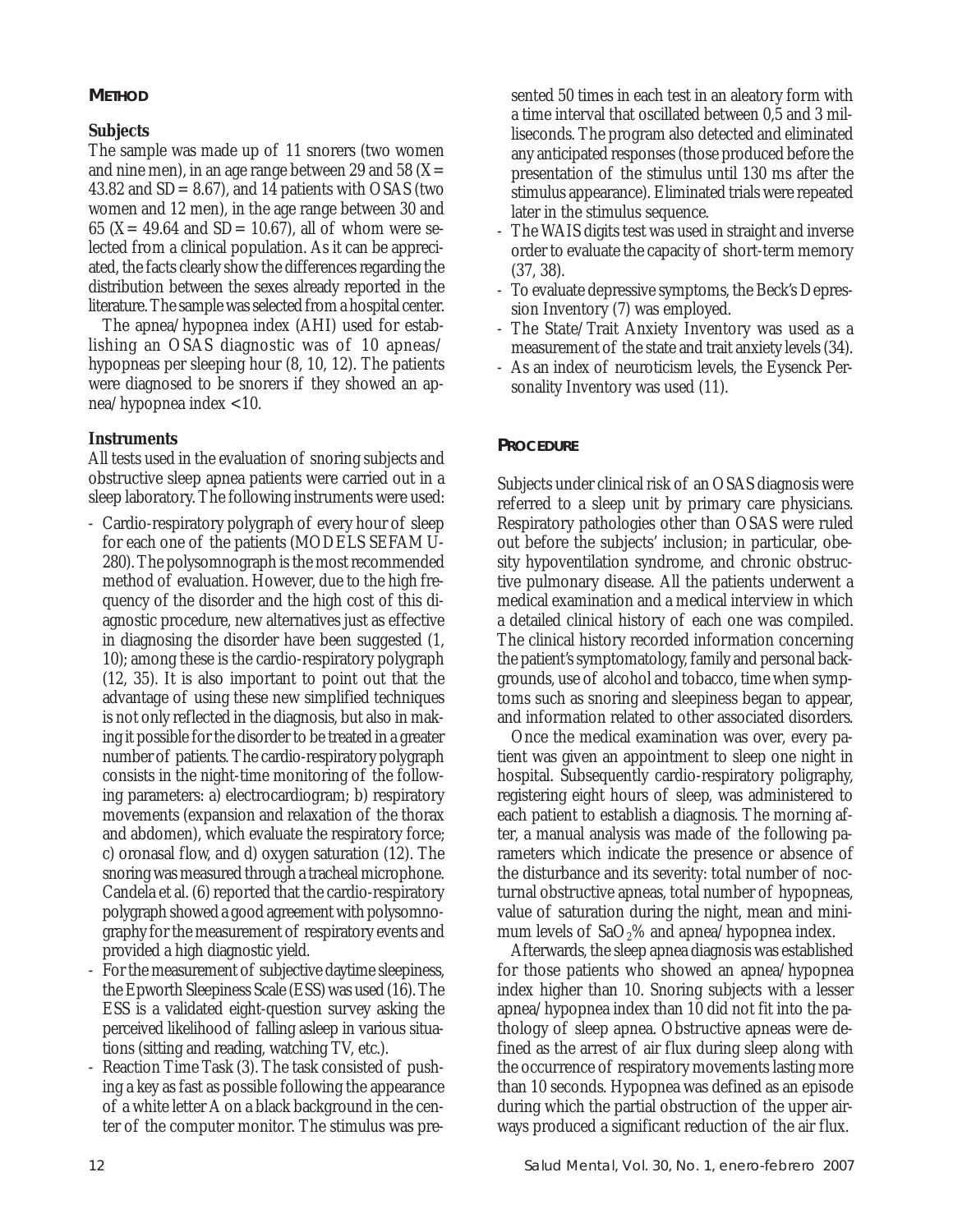The following morning, the psychological variables were evaluated (daytime sleepiness, short-term memory, reaction time, depression state, trait anxiety, state anxiety and neuroticism). The tests were completed between 8:30 and 11:30 in the morning. In the experimental procedure, all the recordings were carried out in the same place and in the same conditions for all of the subjects, controlling variables such as light, temperature, noise in the room from the recordings, food ingestion, and time at which each evaluation was completed. Additionally, an exclusion criterion was established regardind the suffering from any psychiatric illness past or present in any way that could influence the psychological functioning of the patient.

As a method of analysis of the results, a non-parametric analysis technique was used: the U Mann-Whitney test. The aim was to compare average scores in daytime sleepiness, reaction time, short-term memory, depression, trait anxiety, state anxiety and neuroticism among snoring subjects and obstructive sleep apnea patients. All statistical analyses were made with the statistics package SPSS, 8.0, Spanish version.

## **RESULTS**

Table 1 shows the mean and standard deviations, the apnea/hypopnea index, the  $SaO_2$  level, and the body mass index (BMI) of the snoring group and the obstructive sleep apnea group.

## **Results in daytime sleepiness, reaction time and short term memory**

The dates were analysed by the Mann-Whitney U-test. In relation to the daytime sleepiness variable, results indicate there are statistically significant differences (p<0.05) between snorers and obstructive sleep apnea patients. As it can be seen in table 2, daytime sleepiness for obstructive sleep apnea patients is higher than that observed in the sample of snoring subjects.

With respect to the reaction time and short-term memory variables (table 2), the results indicate there were no statistically significant differences between the group of snorers and the apnea subjects in both variables.

**TABLE 1. Mean scores and Standard Deviations (SD) of ap**nea/hypopnea index (AHI), SaO<sub>2</sub> level and body mass in**dex (BMI) of the snoring group and obstructive sleep apnea patients.**

|                  | Snorers |      | OSAS  |       |
|------------------|---------|------|-------|-------|
|                  | Mean    | SD   | Mean  | SD    |
| AHI              | 3.79    | 1.51 | 68.46 | 18.28 |
| SaO <sub>2</sub> | 94.86   | 0.43 | 89.50 | 4.37  |
| <b>BMI</b>       | 28.95   | 0.96 | 33.74 | 3.44  |

**TABLE 2. Summary of the Mann-Whitney analysis of the average scores reached by chronic snoring subjects and OSAS subjects for the variables: sleepiness, reaction time and short-term memory.**

| Variable              | Snorers                      | OSAS                          | IJ   |         |
|-----------------------|------------------------------|-------------------------------|------|---------|
| Daytime<br>sleepiness | $X = 10.63$<br>$SD=4.24$     | $X = 14.28$<br>$SD = 3.29$    | 40.5 | $0.04*$ |
| Reaction<br>time      | $X = 337.74$<br>$SD = 77.38$ | $X = 386.72$<br>$SD = 108.42$ | 51.0 | 0.15    |
| Short-term<br>memory  | $X = 9.09$<br>$SD = 2.62$    | $X = 8.50$<br>$SD = 1.50$     | 75.0 | 0.93    |

X= Mean and SD= standard deviation. \*p<0.05; \*\* p<0.01

## **Results of depression, state-trait anxiety and neuroticism variables**

As table 3 shows, there were statistically significant differences in depressive symptoms  $(p<0.01)$  between snorers and apnea patients. The average scores show that depression levels are higher in apnea patients than in the snoring group.

Regarding the state-trait anxiety levels (table 3), the results show that there were no statistically significant differences, either in state anxiety levels or in trait anxiety levels. By looking the average scores for each of the variables analyzed, we may find that scores, both regarding the state anxiety and the trait anxiety variables, are smaller in the snoring group, though these differences are not statistically significant. Finally, in relation to the personality variable (neuroticism), results show there were no statistically significant differences in terms of neuroticism between both groups of subjects.

## **DISCUSSION**

The analysis of the results obtained reveals that the levels of daytime sleepiness are much higher in OSAS patients, mainly due to the higher amount of awakening they show during the night (14). The fundamental causes of interrupted sleep are found in repeated apneas during the night and intermittent nightly desaturations (22). Nevertheless, apart from discon-

**TABLE 3. Summary of the Mann-Whitney analysis of the average scores reached by chronic snoring subjects and OSAS subjects for the variables: depression state-trait anxiety, and neuroticism.**

| Variable         | Snorers                    | OSAS                        | $\prime$ | P         |
|------------------|----------------------------|-----------------------------|----------|-----------|
| Depression       | $X = 8.18$<br>$SD = 3.45$  | $X = 13.35$<br>$SD = 5.04$  | 29.00    | $0.007**$ |
| State<br>anxiety | $X = 17.72$<br>$SD = 6.60$ | $X = 20.14$<br>$SD = 9.33$  | 67.00    | 0.60      |
| Trait<br>anxiety | $X = 21.54$<br>$SD = 9.02$ | $X = 25.07$<br>$SD = 10.11$ | 62.50    | 0.43      |
| Neuroticism      | $X = 13.27$<br>$SD = 3.16$ | $X = 13.28$<br>$SD = 4.90$  | 77.00    | 1.00      |

X= Mean and SD= standard deviation. \*p<0.05; \*\* p<0.01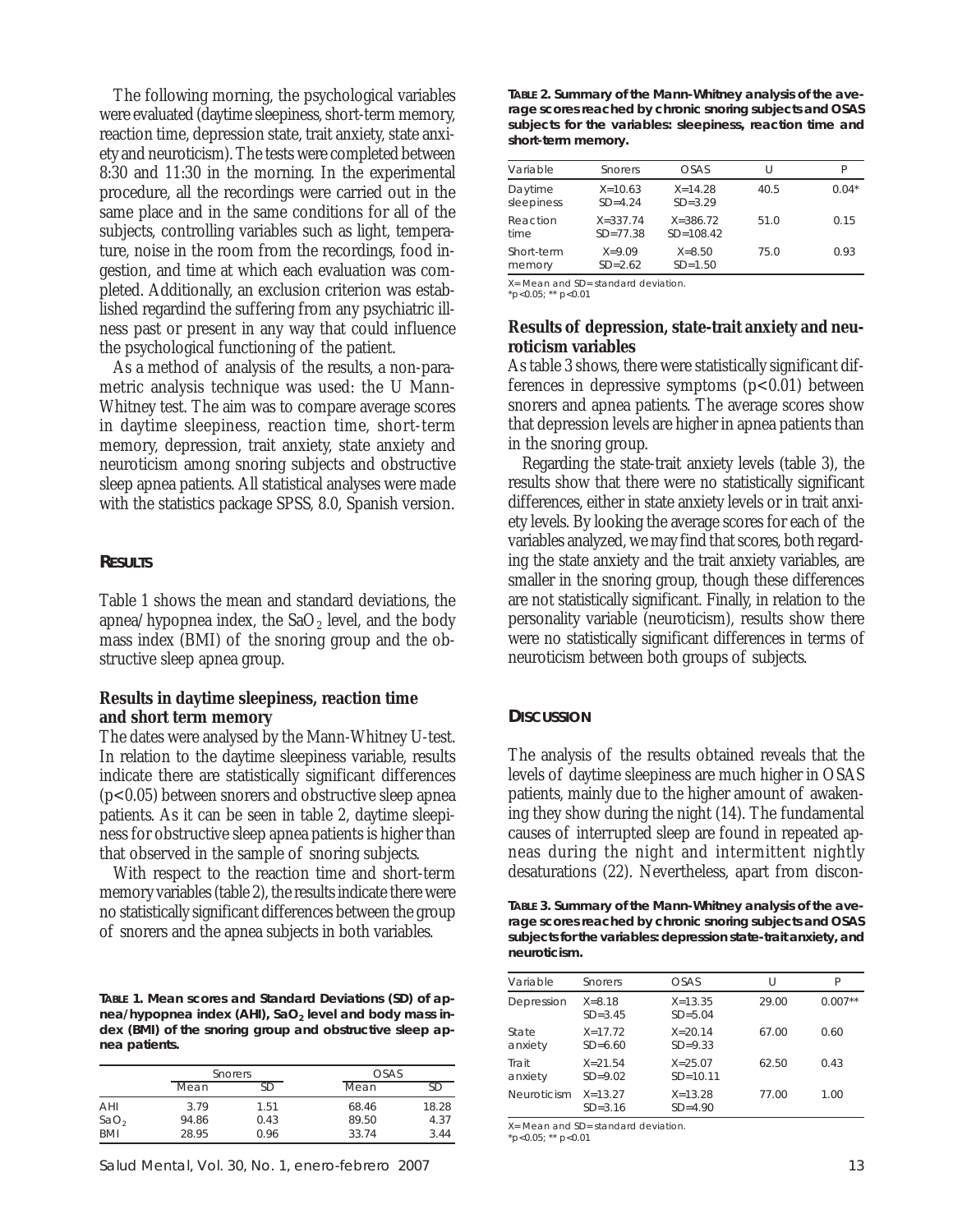tinuous sleep, certain changes in sleep patterns have been found in OSAS patients. In fact, a smaller amount of REM sleep and a decrease in the proportion of slow deep sleep, were found, specially regarding sleep phase IV, something that cannot be found in snoring subjects (8). This may explain the higher levels of daytime sleepiness.

These facts cannot be corroborated with our study given that the polygraph recording does not permit to establish the number of awakenings per hour of sleep, nor the states of sleep. Nevertheless, an important aspect to take into account is the greater level of obesity observed in patients with OSAS (BMI= 33.74) in comparison with the sample of snoring subjects (BMI= 28.95). Orr et al. (25) carried out a study which compares the differences between patients with OSAS who present hypersomnia and those who do not. In the study, both groups significantly differed only in the severity of the hypoxia during sleep and in body weight. Later studies have observed that patients with morbid obesity have a greater risk of suffering hypersomnolence (26).

Several studies have pointed out that subjects with excessive sleepiness show a deficit in their cognitive and psychomotrix functions (28). Some authors have also indicated that, among sleep disorders, apnea is the one that deteriorates the most cognitive performance of subjects (20, 21). Another variable involved has been the presence of hypoxia during sleep (17).

In contrast to what these data might suggest, results of the study show no differences in short-term memory levels between sleep apnea subjects and snoring subjects, despite higher daytime sleepiness levels and the higher oxygen reduction level that the first group shows. One plausible explanation for this can be that, in certain cases such as sleep apnea, it is very difficult to differentiate the effect the sleep disorder has by itself from the effects caused by the associated pathology (27). A second possibility which has been suggested makes reference to the evaluation instrument used. Certain studies have demonstrated that short-term memory is one of the most sensitive variables to partial or total sleep deprivation. However, it has also been observed that these deficits are found in greater degree in tasks which require a bigger effort and not in tasks performed in a relatively automatic manner.

Apart from the cognitive function, the daytime sleepiness affects the psychosocial adaptation of patients. Both disorders affect the patient's quality of life, although the deterioration is higher in apnea patients due to the higher degree of severity of this syndrome. In the case of apnea, depression has been one of the symptoms more readily associated with the sleep disorder, although marked disagreement is noticed among authors regarding the real prevalence of the symptom.

Watson et al. (36) correlated Beck's Depression Inventory and the sleep apnea syndrome. These authors obtained significant correlations among depression symptomatology, the total number of obstructive apneas and the frequency of apnea/hypopnea per sleeping hour. Regarding the prevalence of depression in snoring subjects, Pillar and Lavie (23) found that snoring women have higher levels of depression and anxiety than those suffering from light OSA.

Changes in personality and character have been found to be other symptoms associated with this sleep disorder (9). Nevertheless, studies carried out in this line have not been conclusive. Some authors have found that apnea patients show significantly higher levels of neuroticism and anxiety compared with a control group (29), whereas others have found that apnea patients obtain normal scores in all personality scales (5). The fact that results are sometimes so controversial might be due to variations in the notions of disorder and personality change. In many cases, the results of the study are biased by the personality trait assessed and the personality instrument used. On the other hand, it should be remembered that in many cases daytime sleepiness by itself, together with the tiredness that the patient shows during the day, may lead to confusion and be misinterpreted as personality variations.

Finally, according to these results, it is difficult to establish differences between snoring subjects and subjects suffering from apnea with respect to some variables, which underscores the need of assessing this population in terms of symptomatology. This preliminary diagnosis, together with the set of hygiene measures such as quitting alcohol and tobacco, weight reduction, etc. could be used as a preventive measure for the development of sleep apnea.

# **CONCLUSIONS**

- 1. The analysis of the results obtained reveals that the levels of daytime sleepiness are much higher in patients with OSAS than in the snoring group. Some studies note that the fragmentation of sleep is responsible for excessive sleepiness during the day (14). Nevertheless, in this study we have observed greater levels of obesity in patients with OSAS than in snoring patients, which could also explain the greater levels of sleepiness. Previous investigations have observed that patients with greater obesity presented a greater risk of suffering hypersomnolence (26).
- 2. In relation to the depression variable, the average scores show that depression levels are higher in apnea patients than in the snoring group. One of the possible explanations of this result is that most ap-